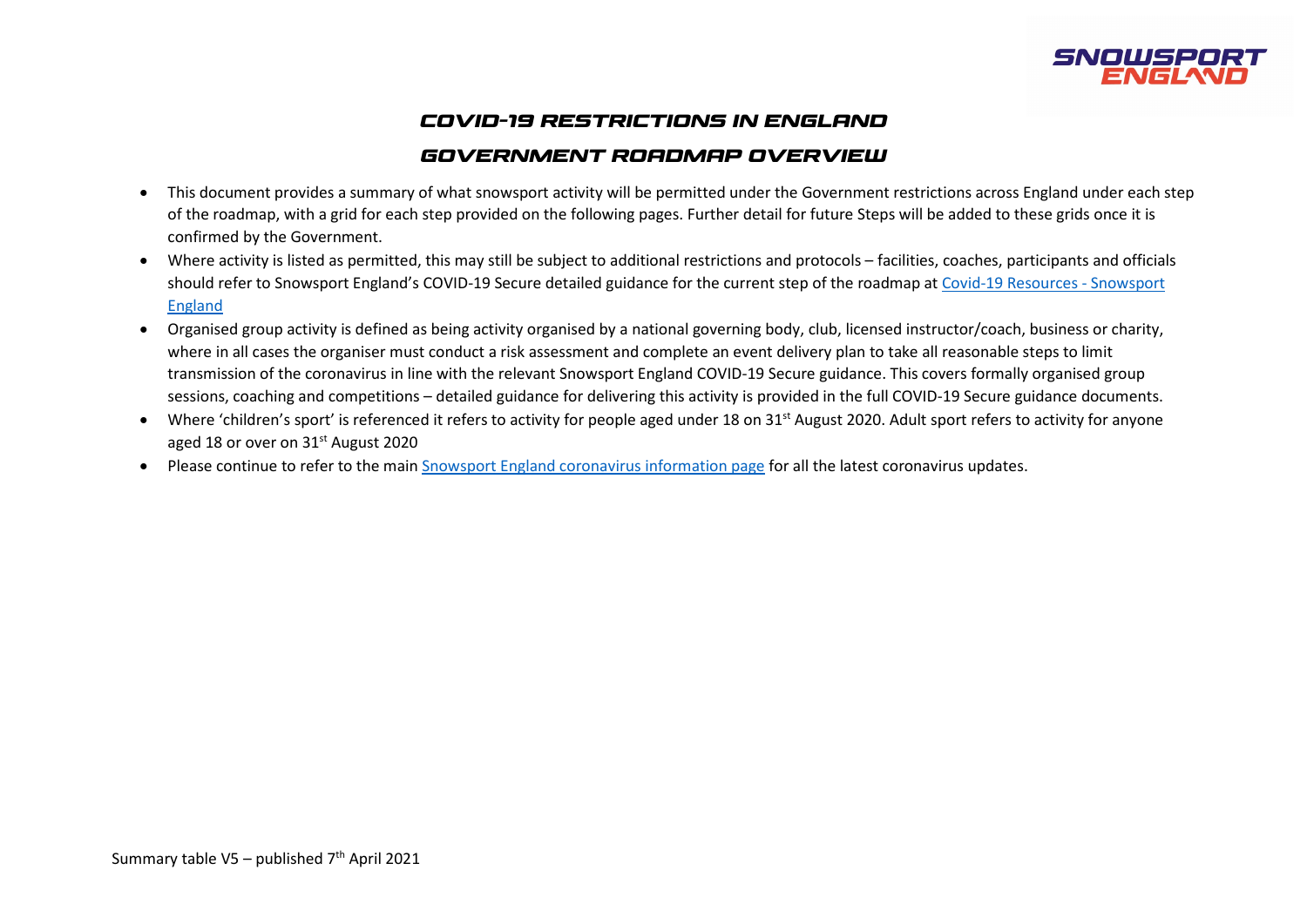

## *SUMMARY GRID: COVID-19 RESTRICTIONS IN ENGLAND STEP 1: PERMITTED SNOWSPORT ACTIVITY FROM 29th MARCH*

This table provides a summary of what types of snowsport activity will be permitted under the Government restrictions across England from March 29<sup>th</sup>. Where activity is listed as permitted, this may still be subject to additional restrictions and protocols - facilities, coaches, participants, and officials should therefore refer to the Snowsport England's full COVID-19 secure guidance once updated Government guidance documents are published.

| <b>Outdoor Open Practice</b><br>Recreational<br><b>Snowsport</b>                         | <b>Outdoor 1:1 / Household</b><br><b>Private Lessons</b>                        | <b>Outdoor Group Activity</b><br>(Lessons / Coached<br>Sessions)                                                                                                                                     | <b>Outdoor Competitions</b>                                                                                                                     | <b>Outdoor Spectating /</b><br><b>Supervision</b>                                       | <b>Outdoor Coach Education</b><br><b>Courses</b> |  |
|------------------------------------------------------------------------------------------|---------------------------------------------------------------------------------|------------------------------------------------------------------------------------------------------------------------------------------------------------------------------------------------------|-------------------------------------------------------------------------------------------------------------------------------------------------|-----------------------------------------------------------------------------------------|--------------------------------------------------|--|
| Permitted<br>Rule of 6 Applies                                                           | Permitted                                                                       | Permitted - Adults &<br>$\overline{\phantom{a}}$<br>Children<br>Group sizes in line with<br>$\overline{\phantom{a}}$<br>Covid controls (max 15<br>for children)<br>No socialising before or<br>after | Permitted<br>Competition size subject to<br>COVID-19 secure capacity of<br>facility & risk assessment<br>Specific guidelines to be<br>confirmed | Parent/guardian<br>supervision permitted<br>(one per participant)                       | Permitted                                        |  |
| SOCIAL DISTANCING TO BE MAINTAINED BEFORE, DURING & AFTER ALL OUTDOOR SNOWSPORT ACTIVITY |                                                                                 |                                                                                                                                                                                                      |                                                                                                                                                 |                                                                                         |                                                  |  |
| Indoor Open Practice /<br><b>Recreational Snowsport</b>                                  | Indoor 1:1 / Household<br><b>Private Lessons</b>                                | <b>Indoor Group Activity</b><br>(Lessons / Coached<br>Sessions)                                                                                                                                      | <b>Indoor Competitions</b>                                                                                                                      | Indoor Spectating /<br><b>Supervision</b>                                               | <b>Indoor Coach Education</b><br><b>Courses</b>  |  |
| <b>Not Permitted</b>                                                                     | Not Permitted<br>$\sim$<br>[UPDATED] exemption<br>$\sim$<br>for disabled people | <b>Not Permitted</b><br>$\sim$<br>[UPDATED] exemption<br>$\sim$<br>for disabled people                                                                                                               | Not Permitted<br>$\overline{\phantom{a}}$<br>[UPDATED] exemption for<br>disabled people                                                         | <b>Not Permitted</b><br>[UPDATED] exemption<br>for disabled participant<br>parent/carer | Not Permitted                                    |  |
| <b>Facilities</b>                                                                        | <b>Facilities</b>                                                               | <b>Facilities</b>                                                                                                                                                                                    | <b>Facilities</b>                                                                                                                               | <b>Travel</b>                                                                           |                                                  |  |

| <b>Facilities</b>                                                              | <b>Facilities</b>                                                                                                                                                                          | <b>Facilities</b>                                                                                                  | <b>Facilities</b>                                                               | <b>Travel</b>                                                                                    |
|--------------------------------------------------------------------------------|--------------------------------------------------------------------------------------------------------------------------------------------------------------------------------------------|--------------------------------------------------------------------------------------------------------------------|---------------------------------------------------------------------------------|--------------------------------------------------------------------------------------------------|
| <b>Slopes</b>                                                                  | <b>General Indoor Access</b>                                                                                                                                                               | <b>Toilets &amp; Changing</b>                                                                                      | <b>Catering</b>                                                                 |                                                                                                  |
| Outdoor open<br>Indoor closed<br>[UPDATED]<br>exemption for<br>disabled people | Not permitted<br>$\overline{\phantom{a}}$<br><b>[UPDATED]</b> Access and<br>$\overline{\phantom{a}}$<br>throughway to slopes<br>allowed provided its<br><b>COVID secure</b><br>environment | Use of toilets permitted<br>Changing rooms to<br>remain closed<br>[UPDATED] exemption<br>for disabled participants | Bar/café/restaurant closed<br>Takeaway service permitted<br>(excluding alcohol) | <b>Minimise Travel where</b><br>$\overline{\phantom{a}}$<br>possible<br>No overnight stays<br>۰. |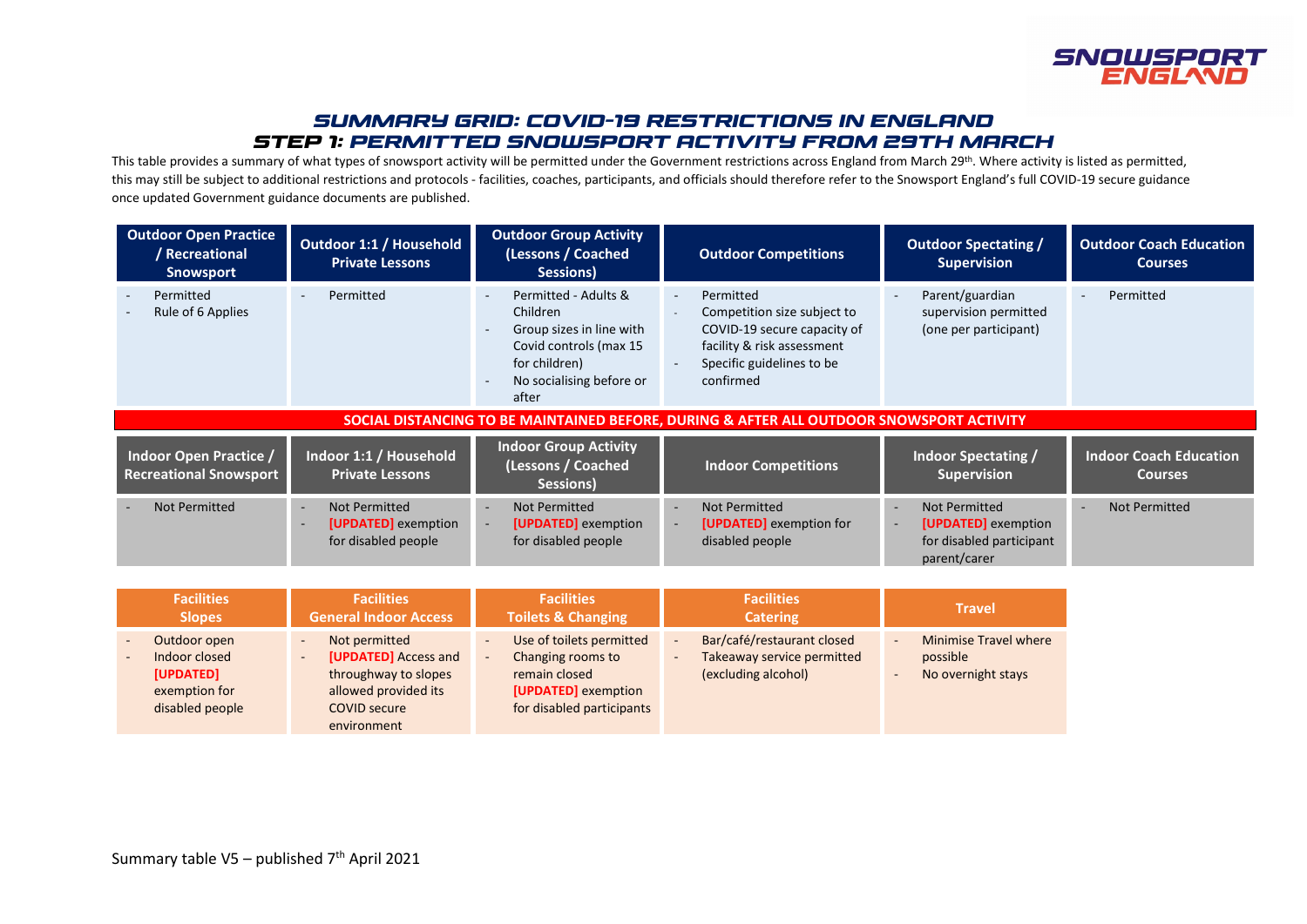

## *SUMMARY GRID: COVID-19 RESTRICTIONS IN ENGLAND STEP 2: PROVISIONAL PERMITTED SNOWSPORT ACTIVITY FROM 12th APRIL*

This table outlines a summary of what snowsport activity will provisionally be permitted under Step 2 of the Government restrictions across England, this will apply from 12<sup>th</sup> April 2021. Where activity is listed as permitted, this may still be subject to additional restrictions and protocols – for further information and latest updates facilities, coaches, participants and officials should refer to the dedicated information page a[t Covid-19 Resources -](https://www.snowsportengland.org.uk/covid-19-resources/) Snowsport England

| <b>Outdoor Open Practice /</b><br><b>Recreational Snowsport</b>                                                                      | Outdoor 1:1 / Household<br><b>Private Lessons</b>                                                                                                                                                                                                                                 | <b>Outdoor Group Activity</b><br>(Lessons / Coached Sessions)                                                                                                         | <b>Outdoor Competitions</b>                                                                                                                                                                                                           | <b>Outdoor Spectating / Supervision</b>                                                                                                                                                                     |
|--------------------------------------------------------------------------------------------------------------------------------------|-----------------------------------------------------------------------------------------------------------------------------------------------------------------------------------------------------------------------------------------------------------------------------------|-----------------------------------------------------------------------------------------------------------------------------------------------------------------------|---------------------------------------------------------------------------------------------------------------------------------------------------------------------------------------------------------------------------------------|-------------------------------------------------------------------------------------------------------------------------------------------------------------------------------------------------------------|
| Permitted<br>Rule of 6 Applies                                                                                                       | Permitted                                                                                                                                                                                                                                                                         | Permitted - Adults & Children<br>$\sim$<br>Group sizes in line with Covid<br>controls (max 15 for children)<br>No socialising before or after                         | Permitted<br>Competition size subject to COVID-19<br>secure capacity of facility & risk<br>assessment<br>Specific guidelines to be confirmed<br>$\overline{\phantom{a}}$                                                              | [UPDATED] Spectating not allowed (other<br>than on public land)<br>Parent/guardian supervision permitted<br>where required (one per participant), as<br>are carers - no mixing with other<br>households     |
|                                                                                                                                      |                                                                                                                                                                                                                                                                                   |                                                                                                                                                                       | SOCIAL DISTANCING TO BE MAINTAINED BEFORE, DURING & AFTER ALL OUTDOOR SNOWSPORT ACTIVITY                                                                                                                                              |                                                                                                                                                                                                             |
| <b>Indoor Open Practice /</b><br><b>Recreational Snowsport</b>                                                                       | Indoor 1:1 / Household Private<br><b>Lessons</b>                                                                                                                                                                                                                                  | <b>Indoor Group Activity (Lessons</b><br>Coached Sessions)                                                                                                            | <b>Indoor Competitions</b>                                                                                                                                                                                                            | <b>Indoor Spectating / Supervision</b>                                                                                                                                                                      |
| Permitted for adults<br>from same household<br>/bubble<br>Permitted for disabled<br>people<br>Supervised activity for<br><b>U18s</b> | Permitted [adults & children]<br>$\sim$                                                                                                                                                                                                                                           | Not Permitted for adults<br>$\sim$<br>Permitted for children [max<br>$\sim$<br>group size 15]<br>Permitted for disabled people<br>and groups                          | Not Permitted for adults<br>$\sim$<br>Permitted for children<br>$\overline{\phantom{a}}$<br>Permitted for disabled people<br>$\sim$<br>Competition size subject to COVID-19<br>÷.<br>secure capacity of facility & risk<br>assessment | Spectating not allowed (other than on<br>public land)<br>Parent/guardian supervision permitted<br>where required (one per participant), as<br>are carers - no mixing with other<br>households               |
| <b>Facilities</b><br><b>Slopes</b>                                                                                                   | <b>Facilities</b><br><b>General Indoor Access</b>                                                                                                                                                                                                                                 | <b>Facilities</b><br><b>Toilets &amp; Changing</b>                                                                                                                    | <b>Facilities</b><br><b>Catering</b>                                                                                                                                                                                                  | <b>Travel</b>                                                                                                                                                                                               |
| Outdoor open<br>Indoor open with<br>restrictions in place                                                                            | Not permitted<br>$\overline{\phantom{a}}$<br>Equipment access permitted<br>$\sim$<br>[UPDATED] Face masks to be<br>$\sim$<br>worn indoors (when not<br>participating)<br>[UPDATED] Access &<br>$\sim$<br>throughway to slopes allowed<br>provided its COVID secure<br>environment | Use of toilets permitted<br>$\blacksquare$<br>[UPDATED] Changing rooms<br>$\blacksquare$<br>can be opened but use should<br>be avoided or minimised<br>where possible | [UPDATED] Bar/Café/Restaurant<br>$\mathbb{L}$<br>open - outdoors only (subject to rule<br>of six & table service only)<br>Takeaway service permitted<br>$\overline{\phantom{a}}$                                                      | Travel for sport & exercise is permitted<br>Minimise Travel where possible<br>[UPDATED] Car sharing is not permitted<br>$\blacksquare$<br>No overnight stays other than in self-<br>contained accommodation |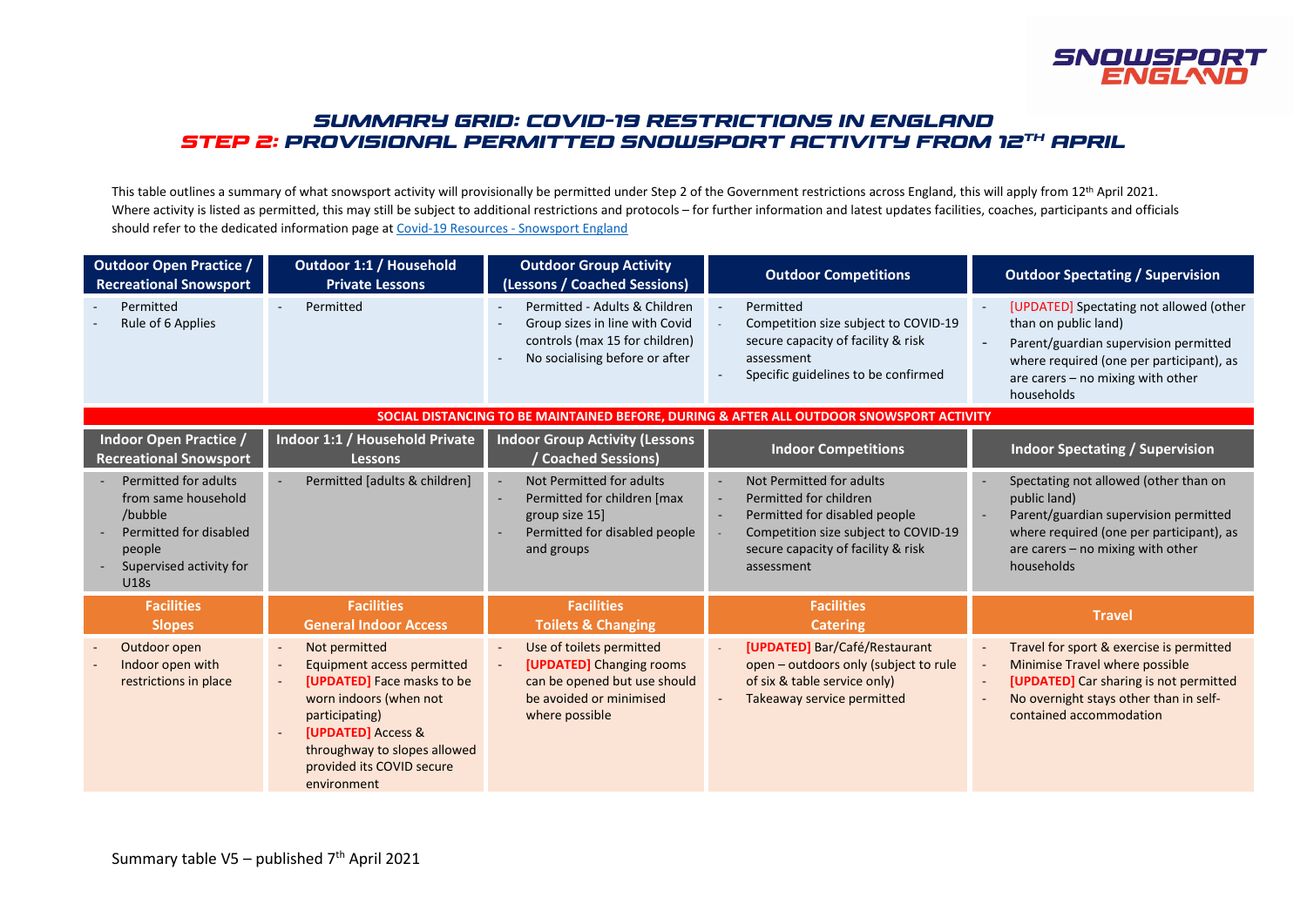

### *SUMMARY GRID: COVID-19 RESTRICTIONS IN ENGLAND STEP 3: PROVISIONAL PERMITTED Snowsport ACTIVITY (FROM NO EARLIER THAN 17th MAY)*

This table outlines a summary of what snowsport activity will provisionally be permitted under Step 3 of the Government restrictions across England, this will not apply before 17<sup>th</sup> May 2021. Where activity is listed as permitted, this may still be subject to additional restrictions and protocols – for further information and latest updates facilities, coaches, participants and officials should refer to the dedicated information page a[t Covid-19 Resources -](https://www.snowsportengland.org.uk/covid-19-resources/) Snowsport England

| <b>Outdoor Open Practice /</b><br><b>Recreational Snowsport</b> | <b>Outdoor 1:1 / Household</b><br><b>Private Lessons</b>                                                                                                                                                                            | <b>Outdoor Group Activity</b><br>(Lessons / Coached Sessions)                                                                                                                                                                 | <b>Outdoor Competitions</b>                                                                                                                                                                                | <b>Outdoor Spectating / Supervision</b>                                                                                                    |
|-----------------------------------------------------------------|-------------------------------------------------------------------------------------------------------------------------------------------------------------------------------------------------------------------------------------|-------------------------------------------------------------------------------------------------------------------------------------------------------------------------------------------------------------------------------|------------------------------------------------------------------------------------------------------------------------------------------------------------------------------------------------------------|--------------------------------------------------------------------------------------------------------------------------------------------|
| Permitted<br>Rule of 30                                         | Permitted<br>$\sim$                                                                                                                                                                                                                 | Permitted - Adults & Children<br>$\overline{\phantom{a}}$<br>Group sizes in line with Covid<br>controls (max 15 for children)<br>Group socialising before/after<br>$\overline{\phantom{a}}$<br>subject to rule of 30 outdoors | Permitted<br>Competition size subject to COVID-19<br>secure capacity of facility & risk<br>assessment<br>Avoid socialising before or after                                                                 | Spectating permitted - limits TBC<br>Parent/guardian supervision permitted,<br>as are carers<br>Rule of 30                                 |
|                                                                 |                                                                                                                                                                                                                                     |                                                                                                                                                                                                                               | SOCIAL DISTANCING TO BE MAINTAINED BEFORE, DURING & AFTER ALL OUTDOOR SNOWSPORT ACTIVITY                                                                                                                   |                                                                                                                                            |
| Indoor Open Practice /<br><b>Recreational Snowsport</b>         | Indoor 1:1 / Household Private<br><b>Lessons</b>                                                                                                                                                                                    | <b>Indoor Group Activity (Lessons</b><br>Coached Sessions)                                                                                                                                                                    | <b>Indoor Competitions</b>                                                                                                                                                                                 | <b>Indoor Spectating / Supervision</b>                                                                                                     |
| Permitted<br>Rule of 6 applies                                  | Permitted [adults & children]<br>$\sim$                                                                                                                                                                                             | Permitted for adults<br>$\sim$<br>Permitted for children [max<br>$\overline{\phantom{a}}$<br>group size 15]<br>Permitted for disabled people<br>and groups                                                                    | Permitted for adults & children<br>$\blacksquare$<br>Permitted for disabled people<br>$\overline{\phantom{a}}$<br>Competition size subject to COVID-19<br>secure capacity of facility & risk<br>assessment | Spectating - TBC<br>$\overline{\phantom{a}}$<br>Parent/guardian supervision permitted<br>(one per participant), as are carers<br>Rule of 6 |
| <b>Facilities</b><br><b>Slopes</b>                              | <b>Facilities</b><br><b>General Indoor Access</b>                                                                                                                                                                                   | <b>Facilities</b><br><b>Toilets &amp; Changing</b>                                                                                                                                                                            | <b>Facilities</b><br><b>Catering</b>                                                                                                                                                                       | <b>Travel</b>                                                                                                                              |
| Outdoor open<br>Indoor open with<br>restrictions in place       | Permitted<br>$\blacksquare$<br>Rule of 6<br>$\blacksquare$<br>Equipment access permitted<br>$\overline{\phantom{a}}$<br>[UPDATED] Face masks to be<br>٠<br>worn indoors (when not<br>participating or sat at<br>hospitality tables) | Use of toilets permitted<br>$\overline{\phantom{a}}$<br>Changing rooms can be<br>$\overline{\phantom{a}}$<br>opened                                                                                                           | Bar/Café/Restaurant open (outdoors<br>$\overline{\phantom{a}}$<br>rule of 30, indoors rule of 6)                                                                                                           | Travel for sport and exercise permitted<br>$TBC - car sharing$<br>Overnight stays permitted in hotels &<br>B&Bs                            |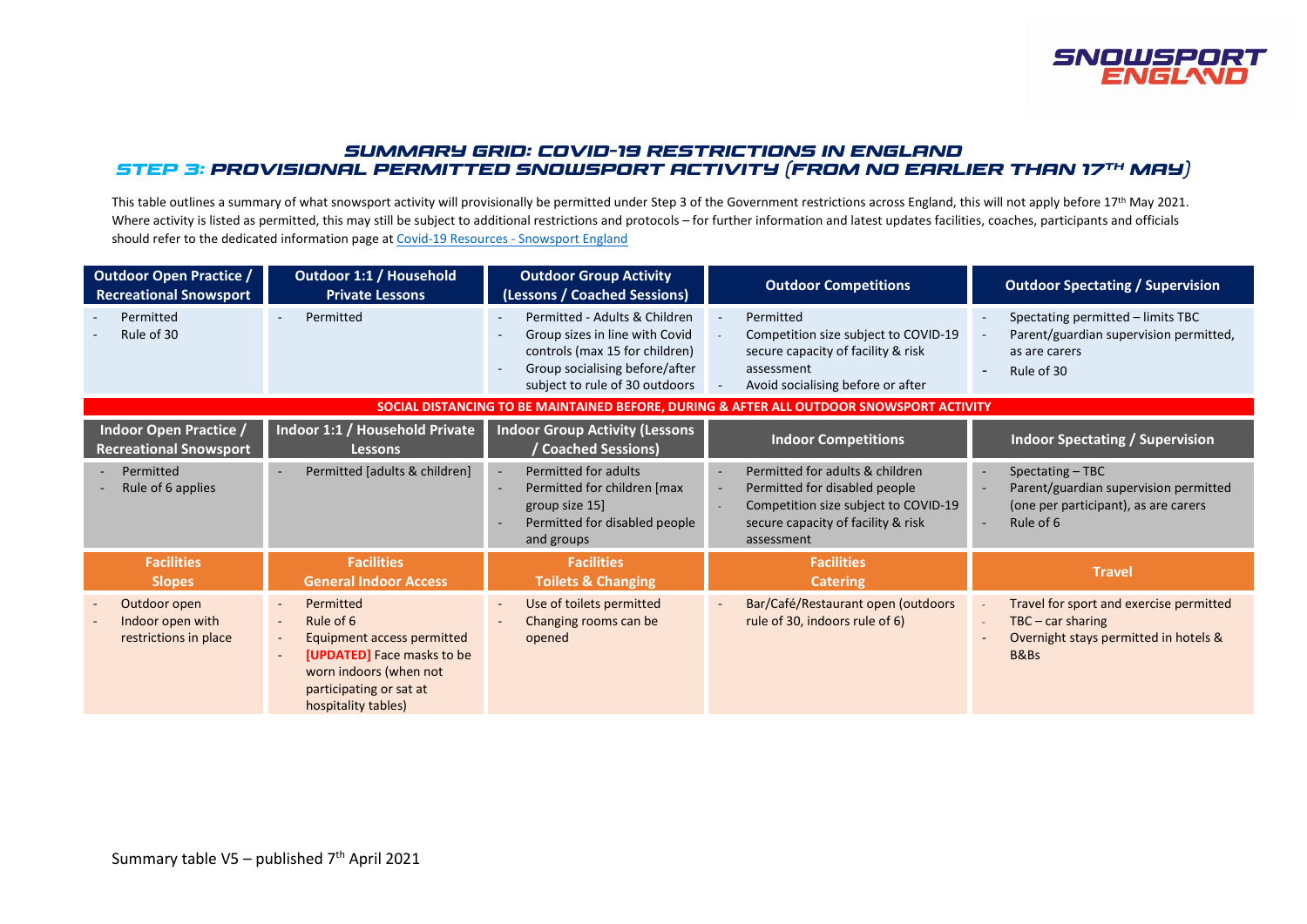

## *SUMMARY GRID: COVID-19 RESTRICTIONS IN ENGLAND STEP 4: PROVISIONAL PERMITTED SNOWSPORT ACTIVITY (FROM NO EARLIER THAN 21st JUNE)*

This table outlines a summary of what snowsport activity will provisionally be permitted under Step 4 of the Government restrictions across England, this will not apply before 21<sup>st</sup> June 2021. Where activity is listed as permitted, this may still be subject to additional restrictions and protocols – for further information and latest updates facilities, coaches, participants and officials should refer to the dedicated information page a[t Covid-19 Resources -](https://www.snowsportengland.org.uk/covid-19-resources/) Snowsport England

| <b>Outdoor Open Practice /</b><br><b>Recreational Snowsport</b> | <b>Outdoor 1:1 / Household</b><br><b>Private Lessons</b> | <b>Outdoor Group Activity</b><br>(Lessons / Coached Sessions)                                                                                                     | <b>Outdoor Competitions</b>                                                                                                                       | <b>Outdoor Spectating / Supervision</b>                                                       |
|-----------------------------------------------------------------|----------------------------------------------------------|-------------------------------------------------------------------------------------------------------------------------------------------------------------------|---------------------------------------------------------------------------------------------------------------------------------------------------|-----------------------------------------------------------------------------------------------|
| Permitted<br>No limit on group sizes                            | Permitted                                                | Permitted - Adults & Children<br>$\sim$<br>No limit on group sizes<br>$\sim$<br>No restriction on group<br>$\overline{\phantom{a}}$<br>socialising before / after | Permitted<br>$\blacksquare$<br>No limit on entry<br>$\overline{\phantom{a}}$<br>Socialising before or after permitted<br>$\overline{\phantom{a}}$ | Spectating permitted<br>Parent/guardian supervision permitted,<br>as are carers               |
| <b>SOCIAL DISTANCING GUIDANCE TBC</b>                           |                                                          |                                                                                                                                                                   |                                                                                                                                                   |                                                                                               |
| <b>Indoor Open Practice /</b><br><b>Recreational Snowsport</b>  | Indoor 1:1 / Household Private<br><b>Lessons</b>         | <b>Indoor Group Activity (Lessons</b><br>Coached Sessions)                                                                                                        | <b>Indoor Competitions</b>                                                                                                                        | <b>Indoor Spectating / Supervision</b>                                                        |
| Permitted<br>No limit on group sizes                            | Permitted<br>$\sim$                                      | Permitted - Adults & Children<br>$\sim$<br>No limit on group sizes<br>$\overline{\phantom{a}}$<br>No restriction on group<br>socialising before / after           | Permitted<br>$\sim$<br>No limit on entry<br>$\sim$<br>Socialising before or after permitted                                                       | Spectating permitted<br>Parent/guardian supervision permitted,<br>as are carers               |
| <b>Facilities</b><br><b>Slopes</b>                              | <b>Facilities</b><br><b>General Indoor Access</b>        | <b>Facilities</b><br><b>Toilets &amp; Changing</b>                                                                                                                | <b>Facilities</b><br><b>Catering</b>                                                                                                              | Travel                                                                                        |
| Outdoor open<br>$\overline{\phantom{a}}$<br>Indoor open         | Permitted<br>$\sim$<br>No limits on numbers<br>$\sim$    | Use of toilets permitted<br>$\sim$<br>Changing rooms permitted<br>$\overline{\phantom{a}}$                                                                        | Bar/Café/Restaurant open<br>$\overline{\phantom{a}}$                                                                                              | Travel for sport and exercise permitted<br>Car sharing permitted<br>Overnight stays permitted |